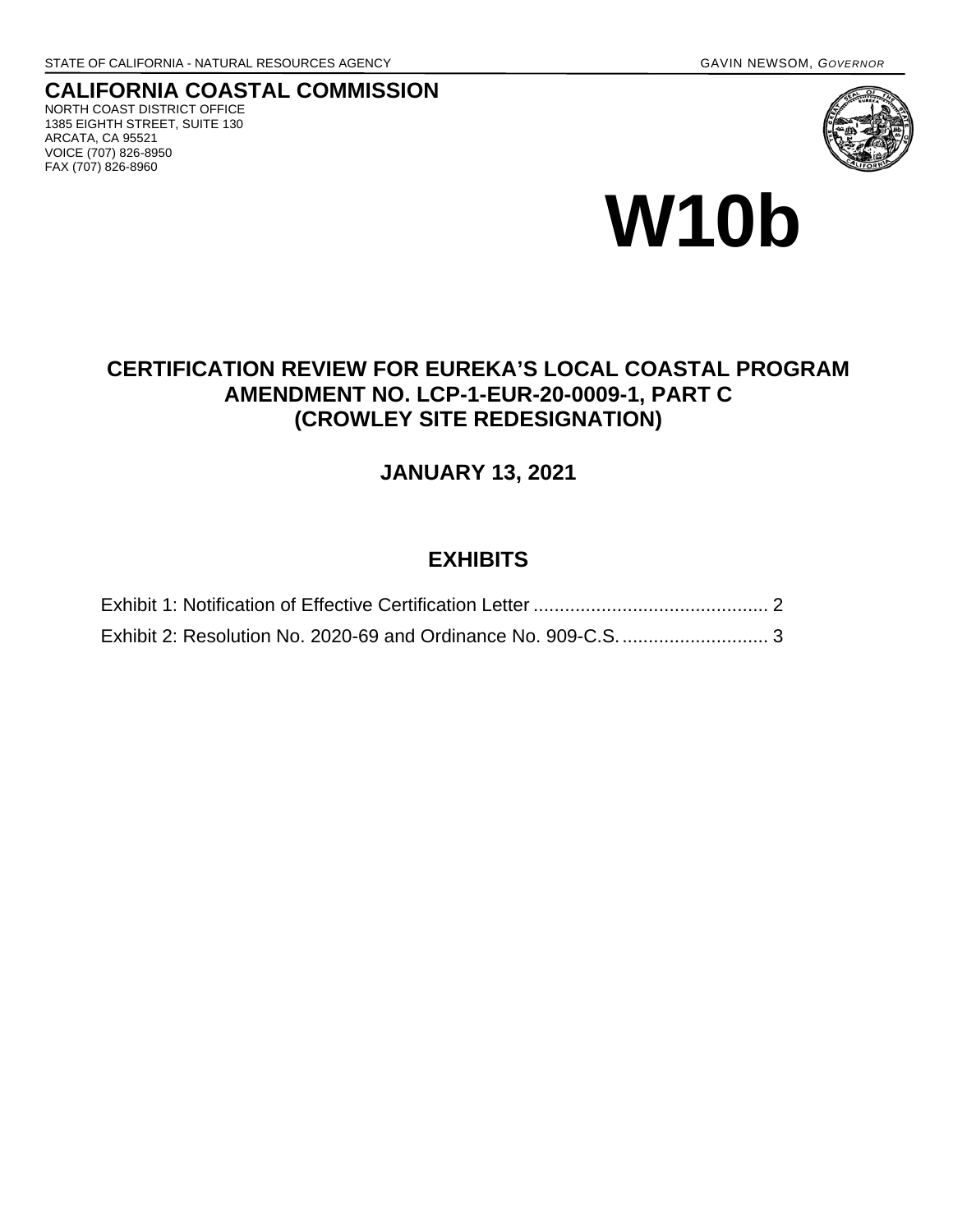### <span id="page-1-0"></span>**CALIFORNIA COASTAL COMMISSION** NORTH COAST DISTRICT OFFICE

1385 EIGHTH STREET, SUITE 130 ARCATA, CA 95521 VOICE (707) 826-8950 FAX (707) 826-8960



January 14, 2021

City of Eureka Attn: Kristen Goetz 531 K Street Eureka, CA 95501

RE: Effective Certification of City of Eureka Local Coastal Program (LCP) Amendment No. LCP-1-EUR-20-0009-1, Part C (Crowley Site Redesignation)

Dear Ms Goetz:

The Executive Director of the Coastal Commission has reviewed City Council Resolution No. 2020-69 and Ordinance No. 909-C.S. for effective certification of the City of Eureka's LCP Amendment No. LCP-1-EUR-20-0009-1, Part C, approved with suggested modifications by the Coastal Commission at its October 9, 2020 meeting. By its actions on December 1, 2020, the City has formally acknowledged and accepted the Commission's certification of the LCP amendment including the suggested modifications. The City is already issuing coastal development permits in conformance with the certified LCP for this area.

The Executive Director has found that the City's resolutions and ordinances fulfill the requirements of Section 13544(a) of Title 14 of the California Code of Regulations. In accordance with Section 13544(b) of the regulations, the Director has determined that the City's actions are legally adequate. The Coastal Commission concurred with this determination at its meeting of January 13, 2021.

Commission approval and the amendment process are now complete. Commission staff remains available to assist you and your staff as you continue to develop and implement the City's LCP. If you have any questions, please contact me at [cristin.kenyon@coastal.ca.gov.](mailto:cristin.kenyon@coastal.ca.gov)

Sincerely,

Cristin Keny

CRISTIN KENYON, AICP Supervising Analyst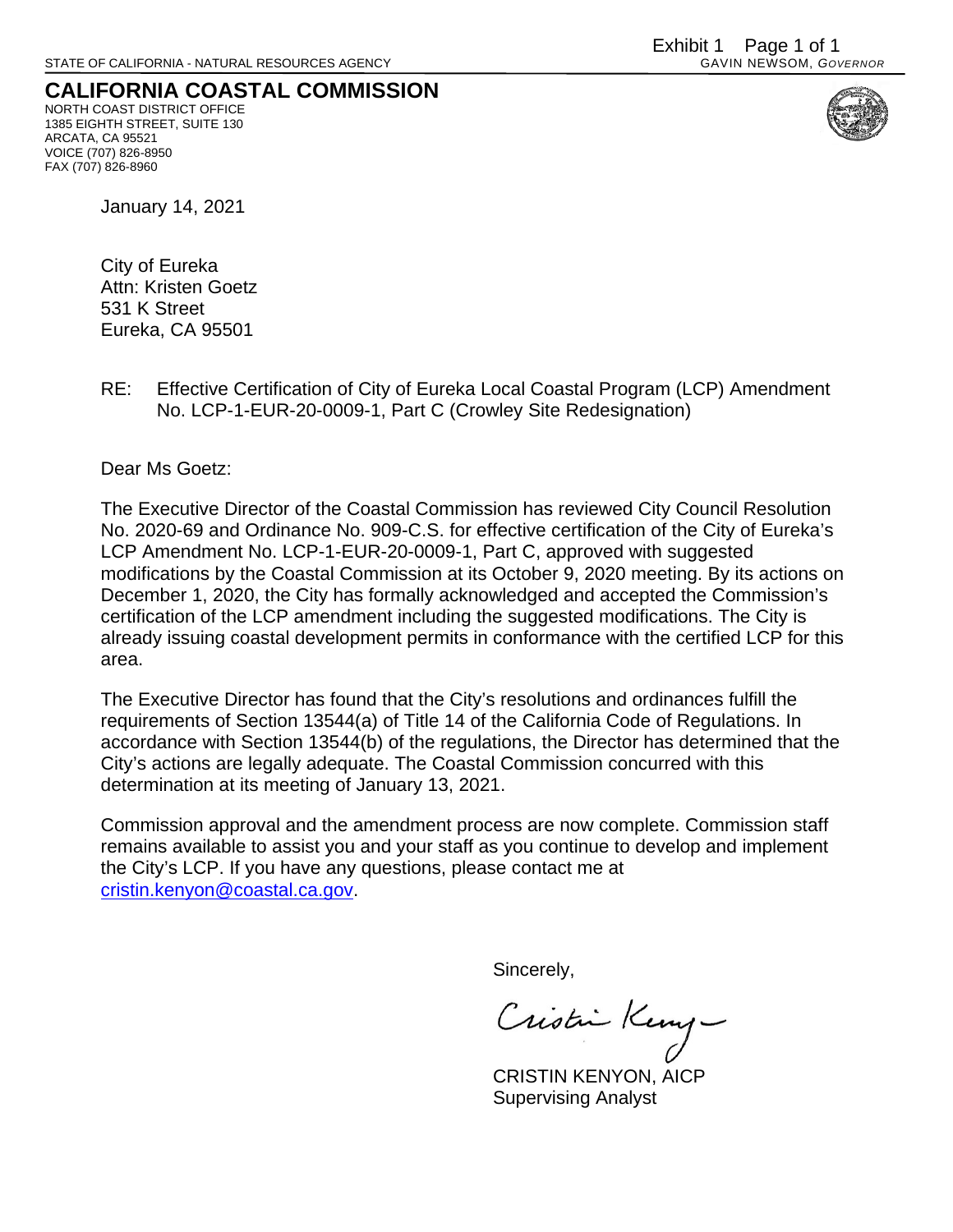#### **RESOLUTION NO. 2020-69**

### <span id="page-2-0"></span>A RESOLUTION OF THE CITY COUNCIL OF THE CITY OF EUREKA APPROVING AN AMENDMENT TO THE LAND USE PLAN PORTION OF THE ADOPTED AND CERTIFIED CITY OF EUREKA LOCAL COASTAL PROGRAM FOR THE CROWLEY SITE LCP AMENDMENT AS MODIFIED BY THE **CALIFORNIA COASTAL COMMISSION**

**WHEREAS.** on January 21, 2020, the City Council approved an amendment to the Local Coastal Program (LCP) for parcel 019-271-004 to be zoned Service Commercial (CS) and have a land use designation of General Service Commercial (GSC), and to add a Qualified (Q) Combining District designation to the zoning; and

**WHEREAS, the purpose of the LCP Amendment was to facilitate immediate development** of housing on the subject parcel; and

**WHEREAS, on October 13, 2020, the California Coastal Commission (CCC) certified the** LCP Amendment with modifications to create a new land use designation and modify Table B-1 in Appendix B of the City of Eureka's certified Land Use Plan; and

**WHEREAS**, the modifications certified by the California Coastal Commission must be adopted by the City Council following review of the proposed modifications by the Planning Commission, pursuant to Eureka Municipal Code Sec. 10-5.2709.1; and

**WHEREAS, on November 9, 2020, the Planning Commission adopted a resolution** recommending the City Council approve the modifications to the Land Use Plan as certified by the Coastal Commission.

**NOW, THEREFORE, BE IT RESOLVED** by the City Council of the City of Eureka as a state follows:

**Section 1.** The City Council hereby modifies the existing certified LUP as described below to add a new Mixed-Use Limited (MUL) Land Use Designation and amend the Land Use Map to apply the MUL designation to Parcel 019-271-00.

Section 2. The City Council hereby amends the "Land Use Designations" subsection of Part II (Goals, Policies, and Programs), Section 1 (Land Use and Community Design) of the Eureka General Plan to add a "Mixed-Use Limited" designation under "Commercial Designations" as follows:

#### Mixed-Use Limited (MUL)

The MUL designation provides for limited-intensity temporary uses including residential, commercial, and public facilities uses.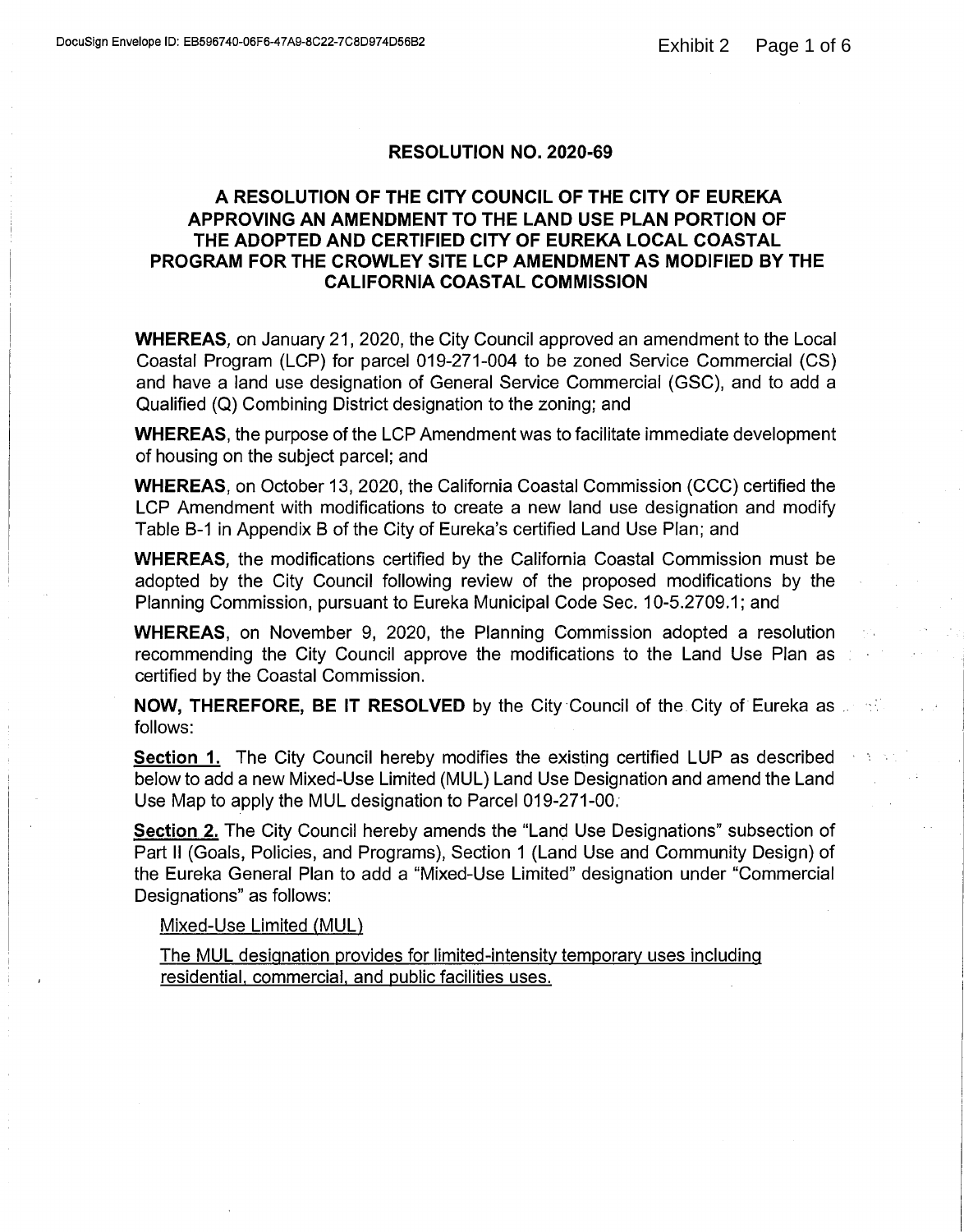RESOLUTION NO. 2020-69 Page 2

Section 3. The City Council hereby amends Table B-1 of Appendix B (Coastal Land Use Policy) of the Eureka General Plan to add a "Mixed-Use Limited" designation as follows:

| LCP-LUP<br>Designation             | LCP-IP<br>(Zoning)<br>Designation                                                                                                                                                                                                  | Purpose(s)                                                                                                                                                                                                               | <b>Principal Uses</b>                                                                                                                                                                                                                                | Conditional<br><b>Uses</b> |
|------------------------------------|------------------------------------------------------------------------------------------------------------------------------------------------------------------------------------------------------------------------------------|--------------------------------------------------------------------------------------------------------------------------------------------------------------------------------------------------------------------------|------------------------------------------------------------------------------------------------------------------------------------------------------------------------------------------------------------------------------------------------------|----------------------------|
| <b>MUL</b><br>Mixed-Use<br>Limited | <u>cs</u><br>Service<br>Commercial<br>with<br>Q<br>a<br>Combining<br><b>District</b><br>to<br>limit<br>residential,<br>commercial,<br>public<br>and<br>facility<br>uses<br>consistent<br>lwith<br>site-<br>specific<br>constraints | allow<br>Го<br>following<br>limitedintensity<br>temporary uses:<br>residential,<br>commercial, and<br>facilities<br>public<br>uses on parcels<br>with<br>coastal<br>resource and/or<br>hazard<br>coastal<br>constraints. | following<br>theThe<br>limited-intensity<br><u>temporary</u><br>uses:<br>multi-<br>family<br>residential,<br>public<br>utility<br>and public<br>service<br>infrastructure,<br>and<br>commercial<br><u>and</u><br>uses;<br>emergency<br>shelters [1]. | None.                      |

Note: [1] Emergency shelters are included to comply with Senate Bill 2 (Cedillo, 2007)

Section 4. The City Council directs that the amendment to the Land Use Plan Map, and the Land Use Plan, Appendix B, Table B-1 supersede the previously adopted Land Use Plan Map and Land Use Plan, Appendix B, Table B-1 to allow emergency shelters in the Mixed Use Limited (MUL) land use designation.

 $\bar{\mathcal{A}}$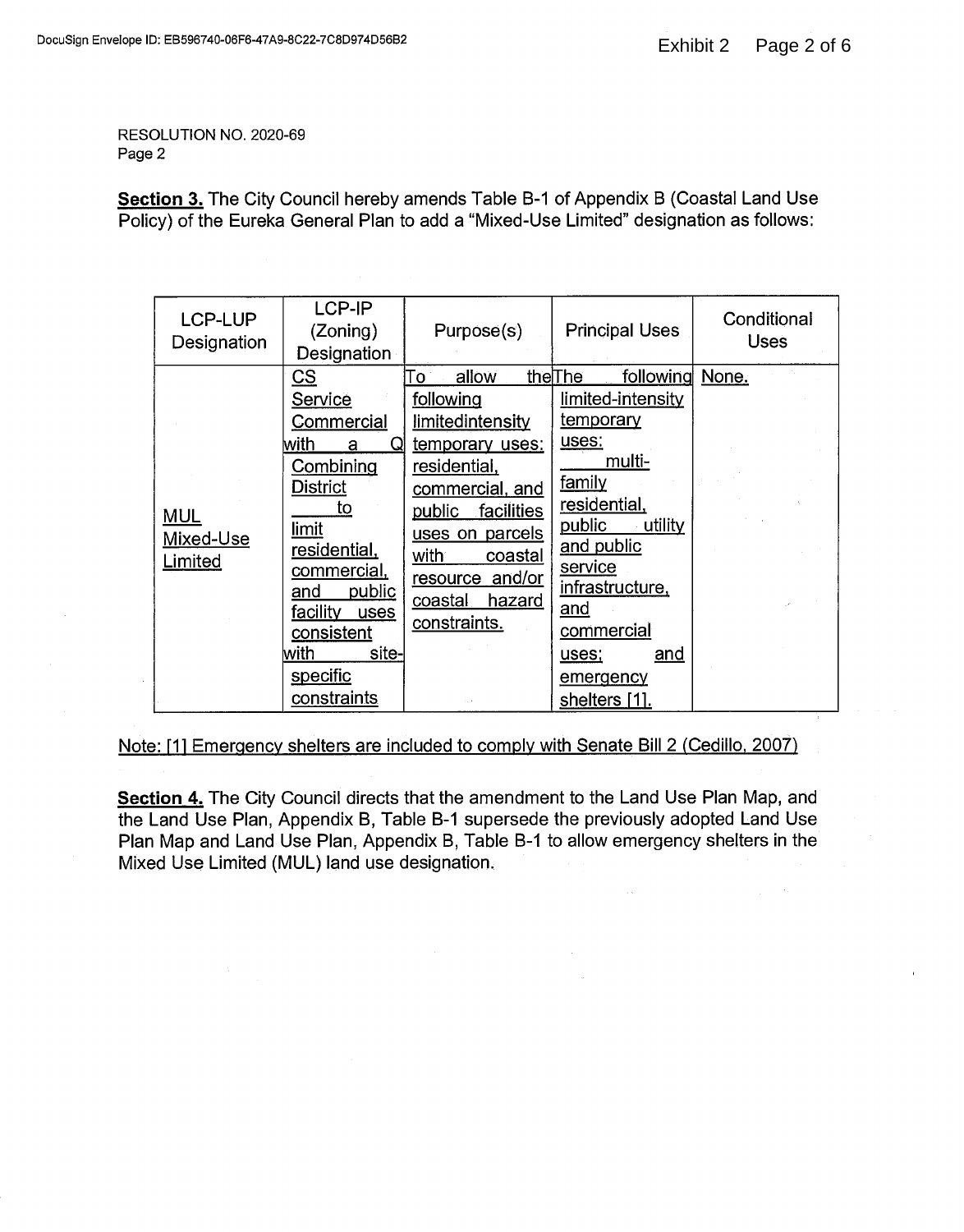RESOLUTION NO. 2020-69 Page 2

PASSED, APPROVED AND ADOPTED by the City Council of the City of Eureka in the County of Humboldt, State of California, on the 1<sup>st</sup> day of December, 2020 by the following vote:

AYES: COUNCILMEMBERS CASTELLANO, MESSNER, ARROYO, ALLISON, **BERGEL** NOES: **COUNCILMEMBERS** ABSENT: **COUNCILMEMBERS** 

DocuSigned by:

Susan Seaman Susan Seaman

Mayor of the City of Eureka

Attest:

DocuSigned by:

Pamela S. Powell

**Pamela J. Powell City Clerk** 

Approved as to Administration:

and the stages

-DocuSigned by:

Miles Slattery

Miles Slattery **City Manager** 

Approved as to Form:

-DocuSigned by: Robert N. Black

E17A7023BFA486 Robert N. Black **City Attorney**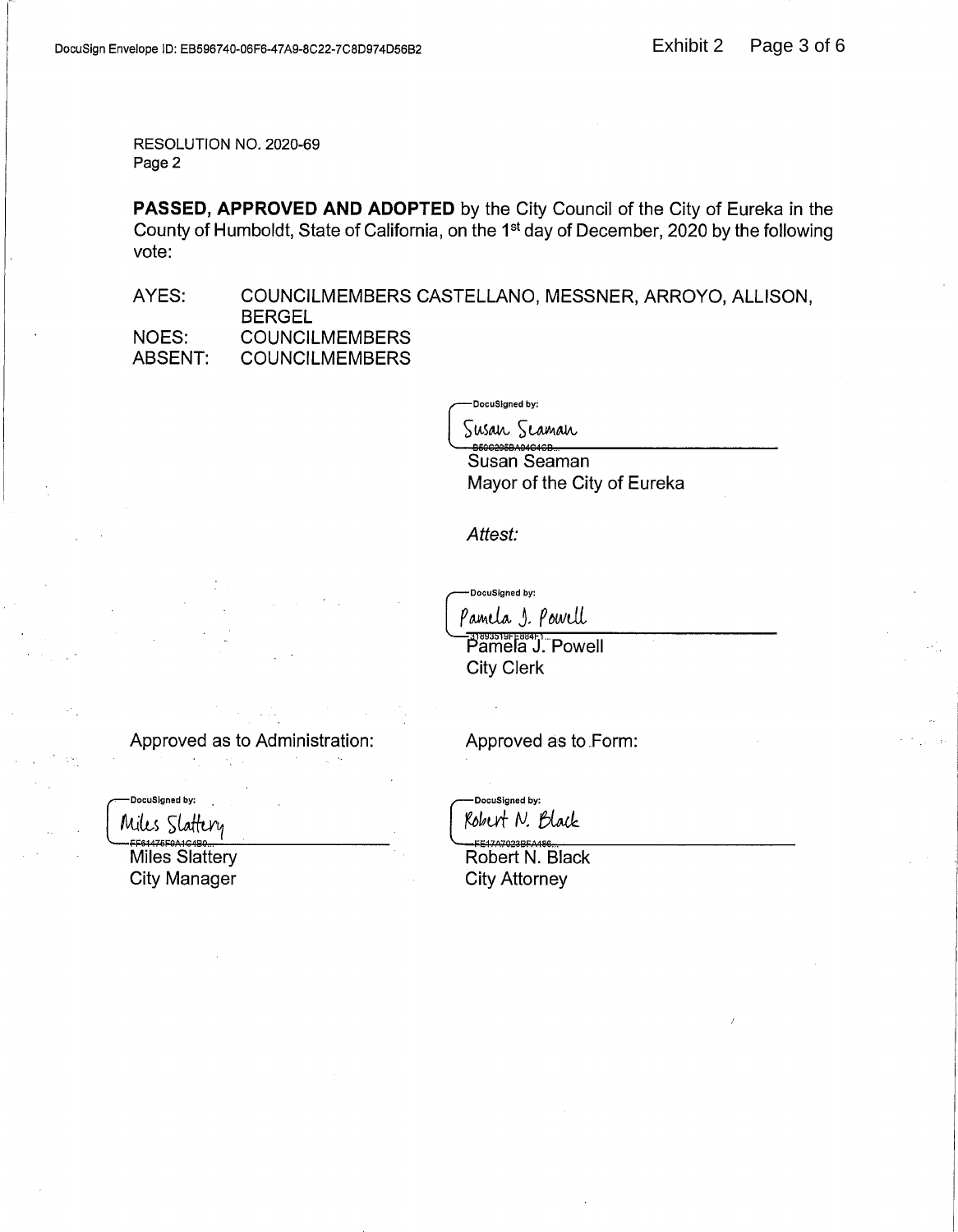**BILL NO. 991-C.S.** ORDINANCE No. 909-C.S.

### AN ORDINANCE OF THE CITY OF EUREKA AMENDING ORDINANCE 984-C.S. TO AMEND THE IMPLEMENTATION PLAN MAP (ZONING MAP) OF THE ADOPTED AND CERTIFIED LOCAL COASTAL PROGRAM TO CAUSE PARCEL 019-271-004 TO BE ZONED SERVICE COMMERCIAL (CS) AND TO ADD A QUALIFIED (Q) **COMBINING DISTRICT DESIGNATION.**

BE IT ORDAINED BY THE COUNCIL OF THE CITY OF EUREKA AS FOLLOWS:

#### **Section 1. Amend Ordinance**

This ordinance amends ordinance 894-C.S., adopted by the City Council on January 21, 2020, to accept and incorporate the modifications certified by the California Coastal Commission on October 13, 2020 for the Crowley Site Local Coastal Program Amendment.

#### Section 2. Declaration

The City Council of the City of Eureka does hereby find, declare and determine that the following reclassification of parcel 019-271-004, within the City of Eureka, from a Coastal Dependent Industrial (MC) zone district to a Service Commercial (CS) zone district, with the addition of a Qualified (Q) combining district, consistent with the proposed Mixed-Use Limited land use plan designation, was duly initiated, that notice of hearing thereon was duly given and published, that public hearings thereon were duly held by the Planning Commission and the City Council and that public necessity and convenience and the general welfare require that the following amendment to the Implementation Plan map (zoning map) be made.

#### Section 3. Zoning Change

The Implementation Plan map (zoning map) of the City of Eureka is hereby amended to reclassify parcel 019-271-004, within the City of Eureka, from a Coastal Dependent Industrial (MC) zone district to a Service Commercial (CS) zone district, with the addition of a Qualified (Q) combining district, consistent with the proposed General Service. Commercial land use plan designation. The Qualified (Q) allows the following uses and provides the following limitations:

Principally Permitted Uses:

- $\bullet$  Emergency shelters pursuant to Article 2.5.
- Multi-family/multi-unit single-story residential uses permitted under permitted uses in the RM Districts, for not more than 40 individual persons.
- Public utility and public service infrastructure.
- Temporary/seasonal uses, such as Christmas Tree lots.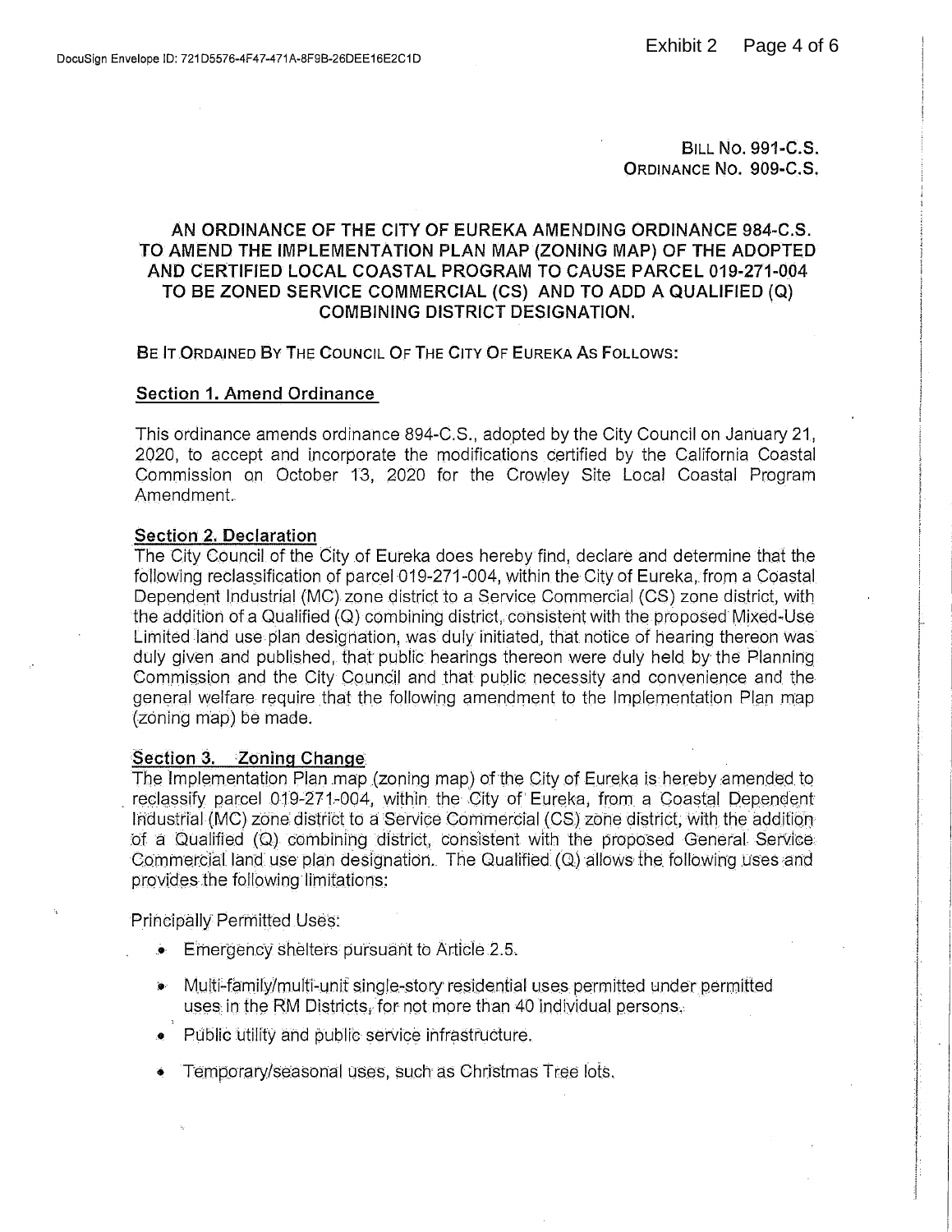# ORDINANCE NO. 909-C.S.

Page 2

- Towers and other support structures, commercial satellite dishes, antennas, and equipment buildings necessary for the specific facility subject to the provisions of Article 31 (Wireless Telecommunication Facilities)
- Wireless telecommunication facilities located more than 150 feet from an R District, subject to wireless telecommunication facility permit issued pursuant to Article 31 of this chapter (Wireless Telecommunication Facilities).

Life safety and natural hazard limitations on the permitted uses include, but are not limited to, the following:

- All structures will comply with the Flood Hazard Area Regulations contained in the Eureka Municipal Code and shall be designed to minimize flood risk over the anticipated life of the development taking into account current best available science (at the time of application for development) on projected sea level rise, including minimizing impacts to the development itself and impacts of the development on the surrounding area.
- Structures will be designed and constructed to allow relocation or removal and permitted for a limited term taking into account increasing flood hazard risk with predicted sea level rise.
- Prior to commencement of any use, including future uses, the owner/manager of each use will develop a Tsunami Evacuation Plan, and implement and enforce the Tsunami Evacuation Plan for the life of the use. The Tsunami Evacuation Plan must be approved by the City of Eureka, and a copy of the approved Tsunami Evacuation Plan, and any new or updated Evacuation Plans must be provided to any and all tenants and employees on the site of the use, and to the Development Services Department.
- The site shall be limited to one principally permitted use at a time except that buried public utilities and buried public service infrastructure may be allowed in combination with other principally permitted uses.
- Prior to commencement of construction of any use that involves ground  $\bullet$ disturbance, a soil and groundwater management plan shall be prepared for construction activities to manage soil and groundwater handling and disposal and evaluate worker protection. Any future residential use of the site shall be designed to prevent future residents from coming into contact with and experiencing any adverse impacts caused by potential subsurface contamination such as by capping of the development footprint.
- Coastal development permit applications shall include a project-specific reducedbuffer analysis consistent with LUP Policy 6.A.19 and Coastal Zoning Code §10-5.2942.15.